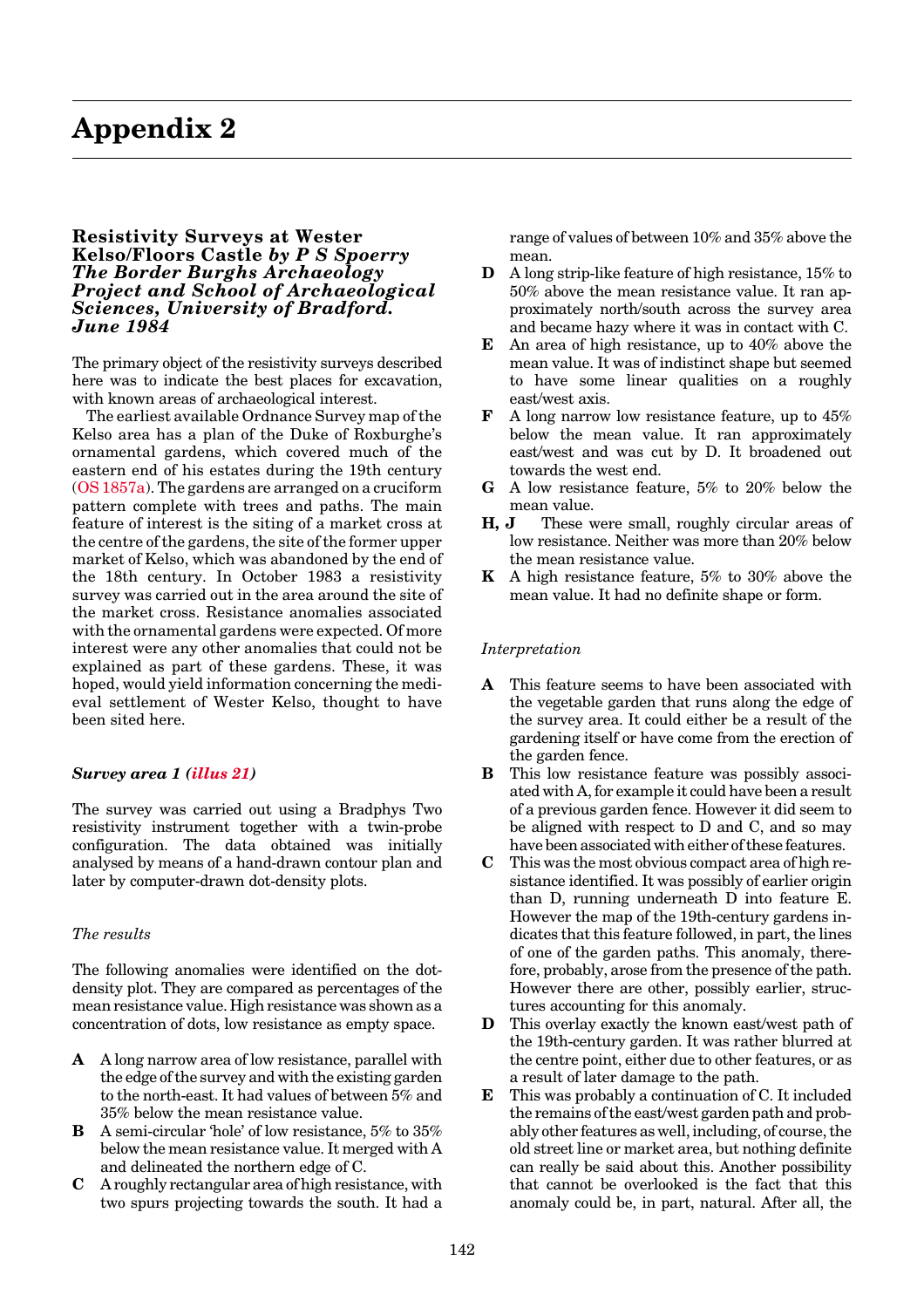band of high resistance does follow the edge of the gravel terrace very closely, a point normally having less topsoil.

- **F** This was a band of low resistance. Again it followed the gravel terrace, this time at the base of the slope. This would make sense for a low resistance feature, as the topsoil would be deepest here, unless tampered with by man.
- **G, H, J** These were all small isolated areas of low resistance. They may have been 'tree holes' from the fruit trees that are known to have originally lined the garden paths.
- **K** This high resistance feature again was of obvious deliberate shape, although it was below the gravel terrace near the river. It seems unlikely that dwellings should be placed down here, but again no obvious reason for it can be found.

From the above conclusions concerning the survey, and also from documentary evidence it was decided in January 1984 to start an excavation over a point in the survey covered by features C, B, parts of E and D. This point was the known centre of the 19th-century gardens, the reputed site of the market cross, and excavation here could determine if the cross was present in this position before the gardens were created. A great deal of activity was visible on the survey at this point, although no definite buildings or other features were evident. As nothing is known to have been built here since the gardens, then these anomalies could represent the remains of Wester Kelso.

# *The excavation (WK84) and its relationships with the survey data*

Subsequently this excavation uncovered the garden paths, virtually intact, following very closely the lines of anomalies D, E and part of C. As had been suggested, anomaly Calso represented other buried features, notably areas of stones and compacted pebbles. These were associated with a set of stone steps which ran down into the cellar of Building A (see Wester Kelso/Floors Castle Trench 2), where anomaly B appears. This cellar was approximately 1.5 m deep and filled with rubble and soil. It was damper than the surrounding gravel subsoil and acted as a sump or drain. This explains why it appeared as a low resistance feature on the survey. A series of ridges and pits was all that remained of the platform of Building B to the south-west of the cellar and these were not visible on the survey. However a compacted gravel road surface was found running through the southern end of Cand E. This was downhill from the garden path and roughly parallel with it. It was not visible as a distinct entity on the survey, but obviously was partially responsible for the high resistance features Cand E. So it seems that Cand E were representing features earlier than the garden paths, but the overlapping of these features, together with the paths, caused them to be blurred together on the survey.

Thus, evidence for the former northern end, or

Townhead of Kelso was uncovered, and although not discernible as separate features on the survey, these structures did appear as patches of resistance above, and below the background. However no evidence for a market cross, or market place was found, and this leads to the suggestion that the cross was placed here as a centre piece for the 19th-century gardens.

#### *Survey area 1[A \(illus 21\)](#page-2-0)*

Following the excavation, the survey area was extended towards the west to see if the line of the old road could be picked up. If this was possible, it was hoped that other anomalies associated with buildings fronting onto this road could also be found. Four more 20 by 20 m boxes were completed, running parallel with the eastern edge of the survey. Again a Bradphys resistivity meter was used, with a twin-probe array. The anomalies found are outlined below.

- **L** This was a linear high resistance feature, running diagonally across the survey area. It had resistance values of between 5% and 25% above the mean value.
- **M** This was another linear high resistance feature of values up to 15% above the mean resistance value. It crossed feature L and petered out into feature E towards the east.
- **N** This was an irregularly shaped area of high resistance 5% to 20% above the mean resistance value.
- **P** This was an L-shaped area of lower resistance, up to 5% below the mean value.
- **Q** This was a solid block of high resistance 10% to 40% above the mean value.
- **R** An area of low resistance, up to 25% below the mean value, it cut off very sharply along the eastern edge.

### *Interpretation*

- **L** This was obviously the east/west garden path dating to the 19th century. It ran into anomaly E and it became somewhat blurred with the other earlier structures known to have been here.
- **M** This was definitely another linear feature, despite the blurring where it crossed L and its apparent disappearance into area E towards the east. The road surface, uncovered under anomaly E during excavation, would follow a line roughly akin to that of feature M. If extended eastwards, this would take it down a fairly shallow part of the gravel terrace, obviously the best place to put a road. Therefore M, probably, did represent part of the roadway between Roxburgh Street and the old bridge to Roxburgh itself.
- **N** Assuming that M was the old road, then the fact that N was aligned with respect to it may indicate that N represented the remains of some structure following the side of the road. However this is put in some doubt by the distance between N and the